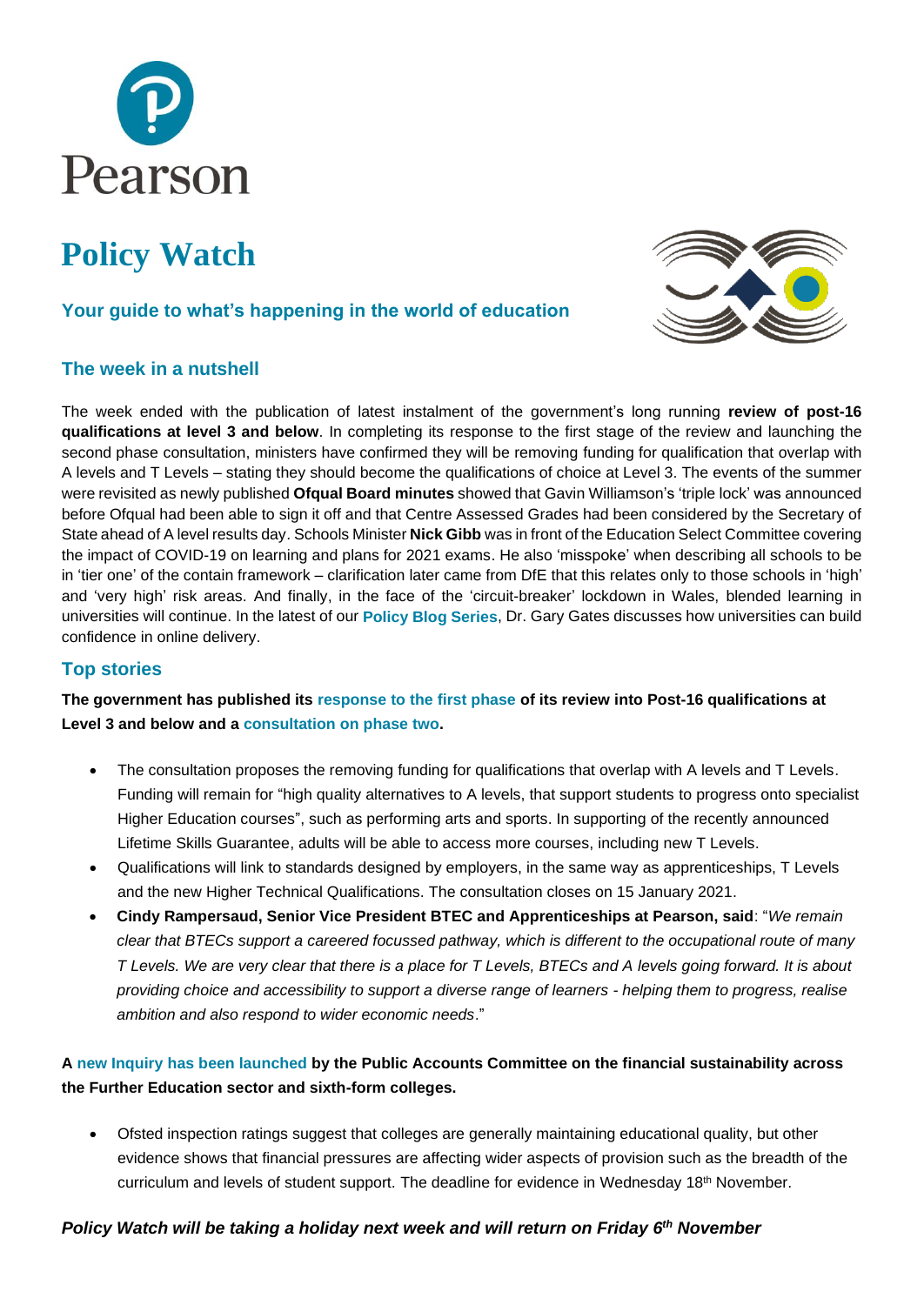# **Pearson events**

On Wednesday 4th November 2020 the Education Policy Institute and Pearson are hosting a webinar on the future of blended learning and the digital divide: **'***[Narrowing the gap, tackling the digital divide: How can technology](https://epi.org.uk/events/narrowing-the-gap-tackling-the-digital-divide/)  [address the disadvantage gap during Covid and beyond?](https://epi.org.uk/events/narrowing-the-gap-tackling-the-digital-divide/)***'**. virtual panel discussion chaired by Bethan Staton (Financial Times). We will be hearing from Professor Becky Francis (Education Endowment Foundation); Sir Jon Coles



(United Learning); Priya Lakhani (CENTURY Tech); Sharon Hague (Pearson); David Laws (EPI); and Christian Wakeford MP (Education Select Committee).

#### **To find out more and to sign up [click here](https://epi.org.uk/events/narrowing-the-gap-tackling-the-digital-divide/)**

#### **Pearson Policy Blogs**

We recently launched **a [new policy blog page](https://www.pearson.com/uk/about-us/news-and-policy/blogs.html)**, providing our views on the key issues of the day. For more **[click](https://www.pearson.com/uk/about-us/news-and-policy/blogs.html) here**

**In the [latest blog, Gary Gates looks at 'developing confidence in online delivery within Higher Education](https://www.pearson.com/uk/about-us/news-and-policy/blogs/2020/10/developing-confidence-in-online-delivery-within-higher-education.html)  [Institutions'.](https://www.pearson.com/uk/about-us/news-and-policy/blogs/2020/10/developing-confidence-in-online-delivery-within-higher-education.html)**

#### **Pearson tweet of the week**

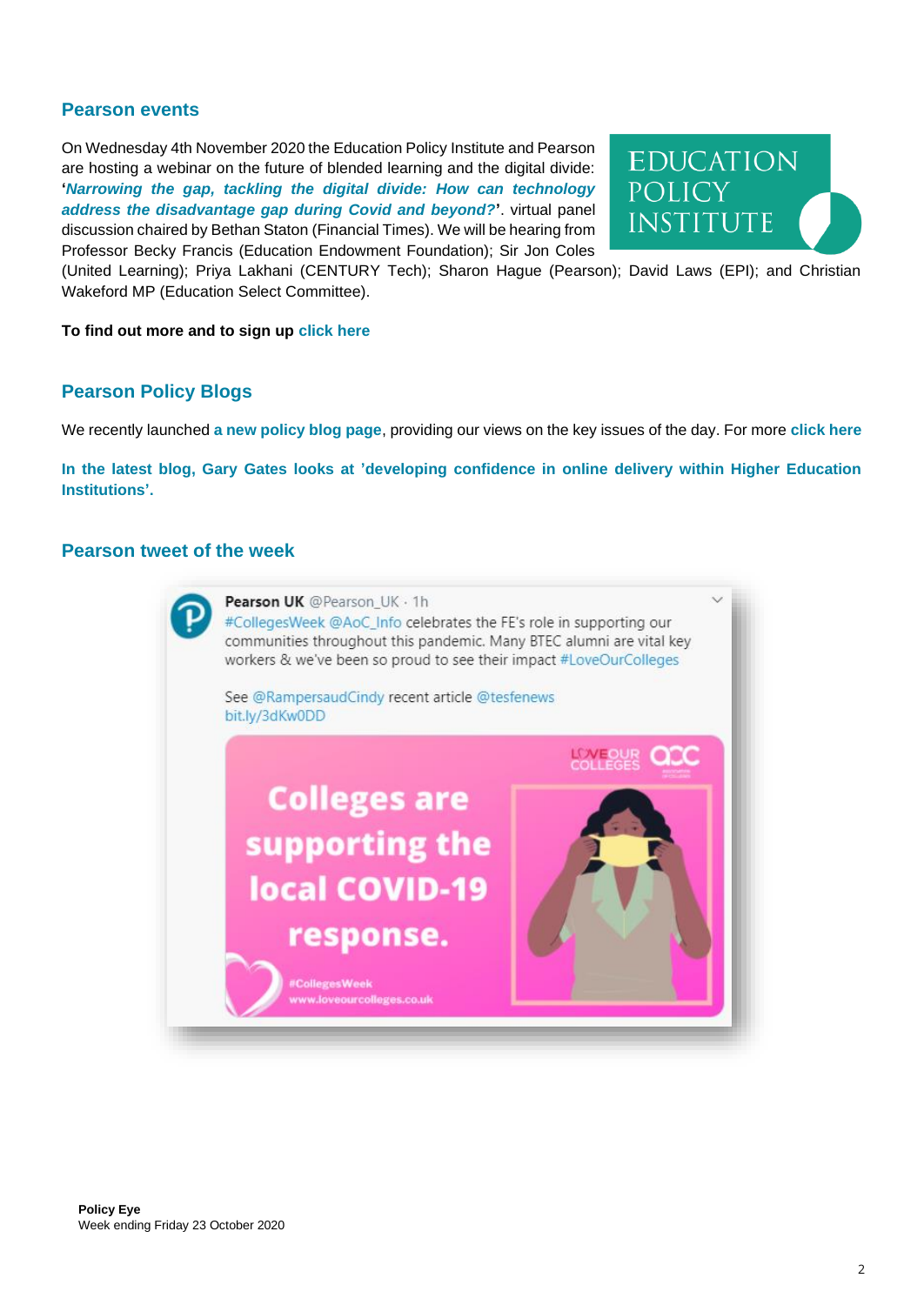# **Other news**

# **Parliamentary**

- Spending Review to take place in late [November](https://www.gov.uk/government/news/spending-review-to-conclude-late-november)
- Written Ministerial Statement: [Qualification](https://questions-statements.parliament.uk/written-statements/detail/2020-10-23/hcws538) Reform (Gavin Williamson)
- Education Select Committee: [Accountability](https://committees.parliament.uk/event/2411/formal-meeting-oral-evidence-session/) Hearing Rt. Hon. Nick Gibb MP
- Public Accounts Cttee inquiry into the financial [sustainability](https://urldefense.proofpoint.com/v2/url?u=http-3A__email.comms.dehavilland.co.uk_c_eJwVj9GOhCAMRb9GXjYSQGeUBx-2DMmX3cf6hQlGwFA7ib-2DfvBpLlNe5uTWztZkOPomJ-2DUUEIKpeSjk0pzybUeFyVmNQzLIpbnq-2DmFiceRucUd-5FjwRBMtN5Ncv2yfzGMG53jmr-2Dw6dXuWqle1MZZt7wWjaSzlz082N-2Dq51o3wpiJmfkMjDgaFUVrX-2DY7rboHTVAwJsPmytiUS4YW6dDxCMB2rzlQvUafXky7ses1T-5FCR6Jn2gJ3zXyiZByDDXowcr0E8PXfJU4E6byAUjEUr8&d=DwMFAA&c=0YLnzTkWOdJlub_y7qAx8Q&r=q7qWwFGOrUH8qc4GnWEnq_jPQs9hGU9nLzk14IY_r4E&m=LNXR-2X2KywttL1tA-JHnAvtb_WijMeONeVKciDeEmI&s=Tgc73XQcUFMjnINfM12WpCD5hlwq94D_OPcZ8Bb-N7Q&e=) in Further Education and sixth-form colleges
- House of [Commons:](https://hansard.parliament.uk/commons/2020-10-20/debates/46E22CA4-8C56-4109-8E6E-8B20F1587063/CollegesAndSkillsCovid-19) Colleges in a skills-led recovery from the covid-19 outbreak 20 October
- House of [Commons:](https://hansard.parliament.uk/commons/2020-10-20/debates/6AA55C2C-7004-4BB7-8680-A18EE0F05147/RemoteEducationSelf-IsolatingPupils) Remote education Self Isolating Students 20 October
- House of [Commons:](https://hansard.parliament.uk/commons/2020-10-20/debates/5B0E393E-8778-4973-B318-C17797DFBB22/BlackHistoryMonth) Black History Month debate 20 October
- House of [Commons:](https://hansard.parliament.uk/commons/2020-10-21/debates/03C99F38-4EA0-4A67-8AA7-3745F8C52039/SchoolsInKentCovid-19) Schools in Kent: Covid-19 21 October
- House of [Commons:](https://hansard.parliament.uk/Commons/2020-10-21/debates/79C0CA8D-CADF-4562-9317-5A51810BB5DE/FreeSchoolMeals) Free School Meals debate 21 October

## **Regulators & inspectorates**

• Ofqual Board minutes 2020 - including triple lock [announcement](https://www.gov.uk/government/publications/ofqual-board-minutes-for-2020)

#### **Schools**

• DfE: EdTech [demonstrator](https://www.gov.uk/government/publications/edtech-demonstrator-schools-and-colleges-successful-applicants) schools and colleges: successful applicants

## **Further Education**

- DfE: Review of post-16 [qualifications](https://www.gov.uk/government/consultations/review-of-post-16-qualifications-at-level-3-and-below-in-england) at level 3 and below in England: government response
- Top 100 [Apprenticeship](https://www.gov.uk/government/news/top-100-apprenticeship-employers-announced) Employers announced

#### **Higher Education**

- UUK: Recovery, skills, knowledge and [opportunity:](https://www.universitiesuk.ac.uk/policy-and-analysis/reports/Pages/uuk-he-vision-2020.aspx) A vision for universities
- OfS: Unlocking research talent and potential (funding [competition\)](https://www.officeforstudents.org.uk/news-blog-and-events/blog/unlocking-research-talent-and-potential/)

#### **Wales**

• Universities Wales welcome continuation of blended learning [announcement](https://www.uniswales.ac.uk/universities-wales-welcomes-announcement-that-blended-learning-can-continue-at-welsh-universities-during-the-firebreak/)

#### **Research, reports & blogs**

- Centre for [Progressive](https://www.progressive-policy.net/publications/employer-skills-survey-what-you-need-to-know) Policy –Employer Skills Survey. What you need to know
- CBI: Learning for Life: Funding a [world-class](https://www.cbi.org.uk/articles/learning-for-life-funding-a-world-class-adult-education-system/) adult education system